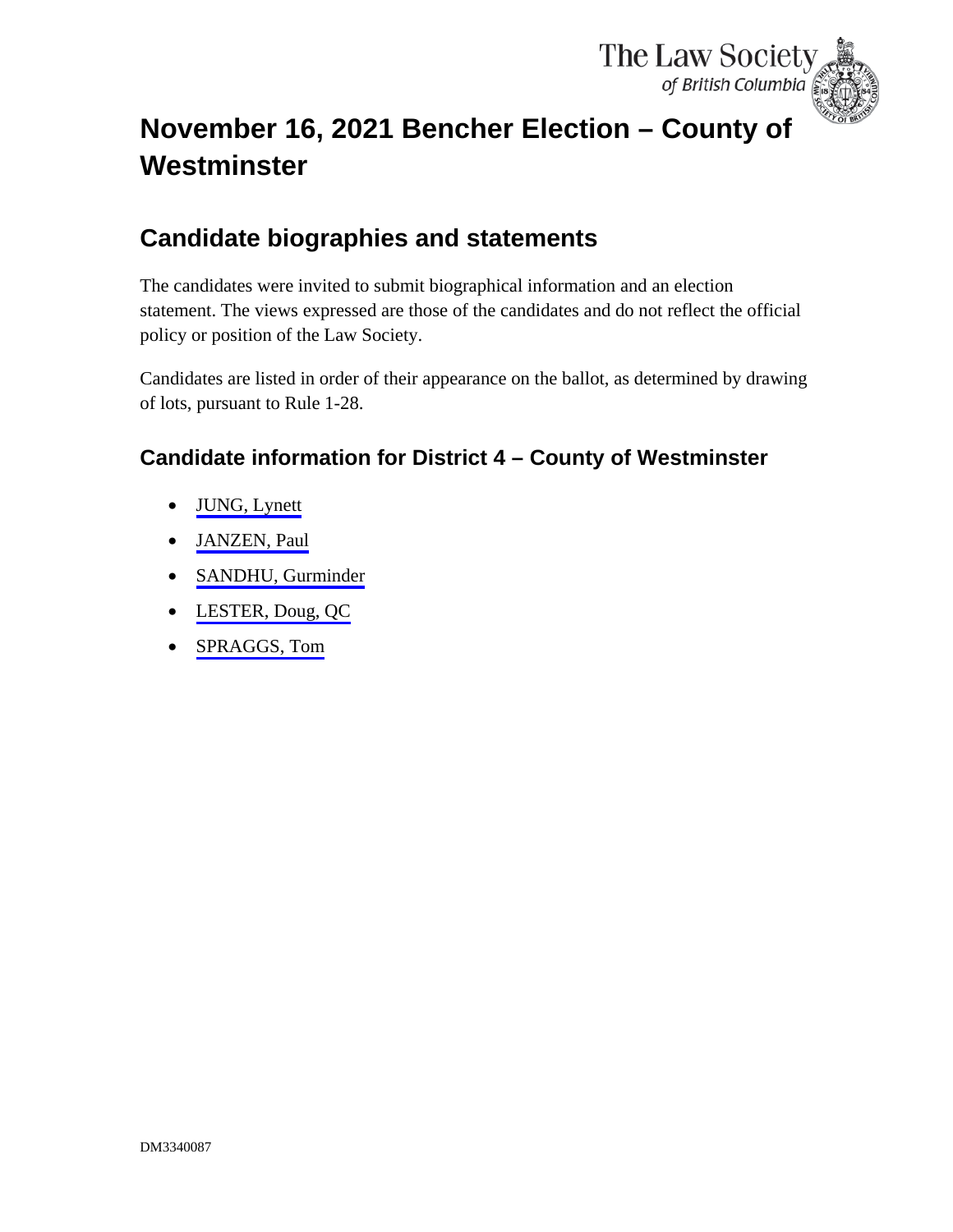<span id="page-1-0"></span>

### **JUNG, Lynett**

Called to the Bar: 1993

BC Prosecution Service, Ministry of Attorney General and Responsible for Housing

Email: [lynett.jung@gov.bc.ca](mailto:lynett.jung@gov.bc.ca)

### **BIOGRAPHICAL INFORMATION**

I have primarily worked in the County of Westminster since my call to the bar in 1993. From 1993 to 1997, I worked in Surrey (civil litigation and prosecuting drug offences) and moved to the (now) BC Prosecution Service ("BCPS") in 1997. I worked as a trial prosecutor until 2011, when I moved into legal education, becoming the Professional Development Crown Counsel and then Deputy Director, Legal Resources, Learning and Development. I manage the BCPS professional development program for lawyers and staff, the High-Risk Offenders team, the knowledge management system, and publications subscriptions. I serve or have served on BCPS committees related to Equity, Diversity and Inclusion; Gender Equity and Advancement; and Information Management and Information Technology. I have helped coordinate programming on Indigenous cultural competency/safety and trauma informed practice.

I have served on multiple CBABC committees including chairing the Professional Development Committee and co-chairing the CBABC Branch Conference. I am the co-chair of the international section of the Association of Continuing Legal Education (ACLEA) and on the planning committees for the ACLEA Annual Conference and the International Society for the Reform of Criminal Law Conference (both in Vancouver in July 2022).

### **ELECTION STATEMENT**

I am committed to serving Westminster County through member engagement and updates on Law Society business. I am ready to take on the Benchers' important work of regulating the legal profession and protecting the public interest. I look forward to contributing to the Law Society's work in:

1. **Lawyer Wellness**: Law practice is demanding. Healthy lawyers are more effective and better serve the community and the justice system. I have been working to promote wellness, greater awareness of vicarious trauma and lawyer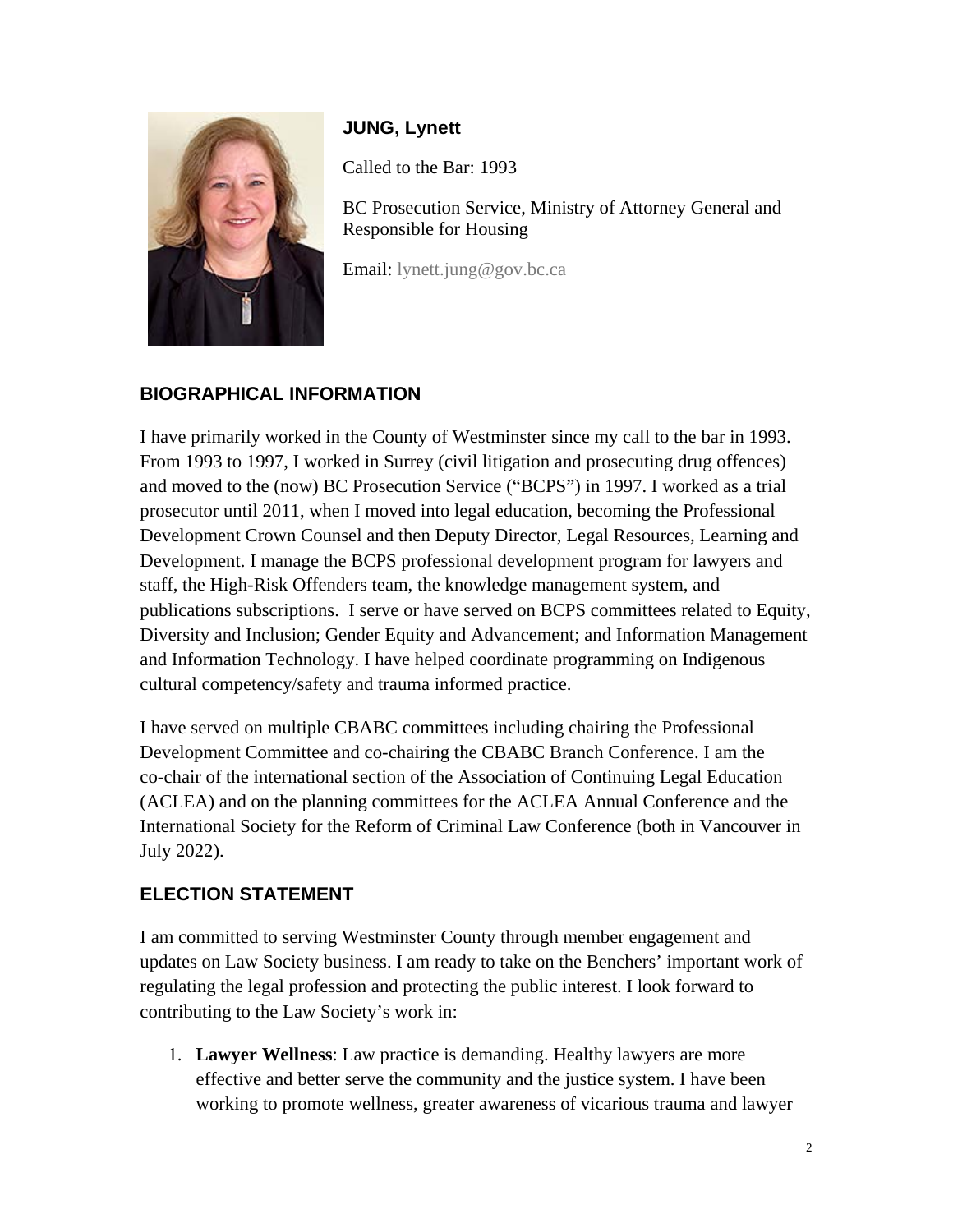support resources since 2014 and would like to continue this work as a Bencher. Global pandemic challenges have weighed heavily on lawyers. It is essential that we reduce stigma associated with getting professional health assistance. We must foster a culture of self-care within the legal profession.

- 2. **Access to Justice**: Obtaining legal representation and going to court can be prohibitively expensive. Technology and responsible modernizations in both practice and the courts can address access to justice obstacles while enhancing lawyers' abilities to both have a successful practice and serve their clients and community.
- 3. **Truth and Reconciliation**: The Law Society's work to eliminate systemic racism and educate lawyers about the impacts of colonization and build intercultural competency is vital. I have worked with Indigenous communities and a team at the BC Prosecution Service to design and coordinate Indigenous cultural safety professional development programs for lawyers and staff. My experience will assist the Law Society in making progress toward addressing the TRC Calls to Action.
- 4. **Support for Lawyer Competency and Development**: I have developed expertise in continuing legal education. I am committed to using my experience to assist with the evolution of Law Society programming and services. I will work to promote a culture of continuous learning within the legal profession and to create the resources lawyers need.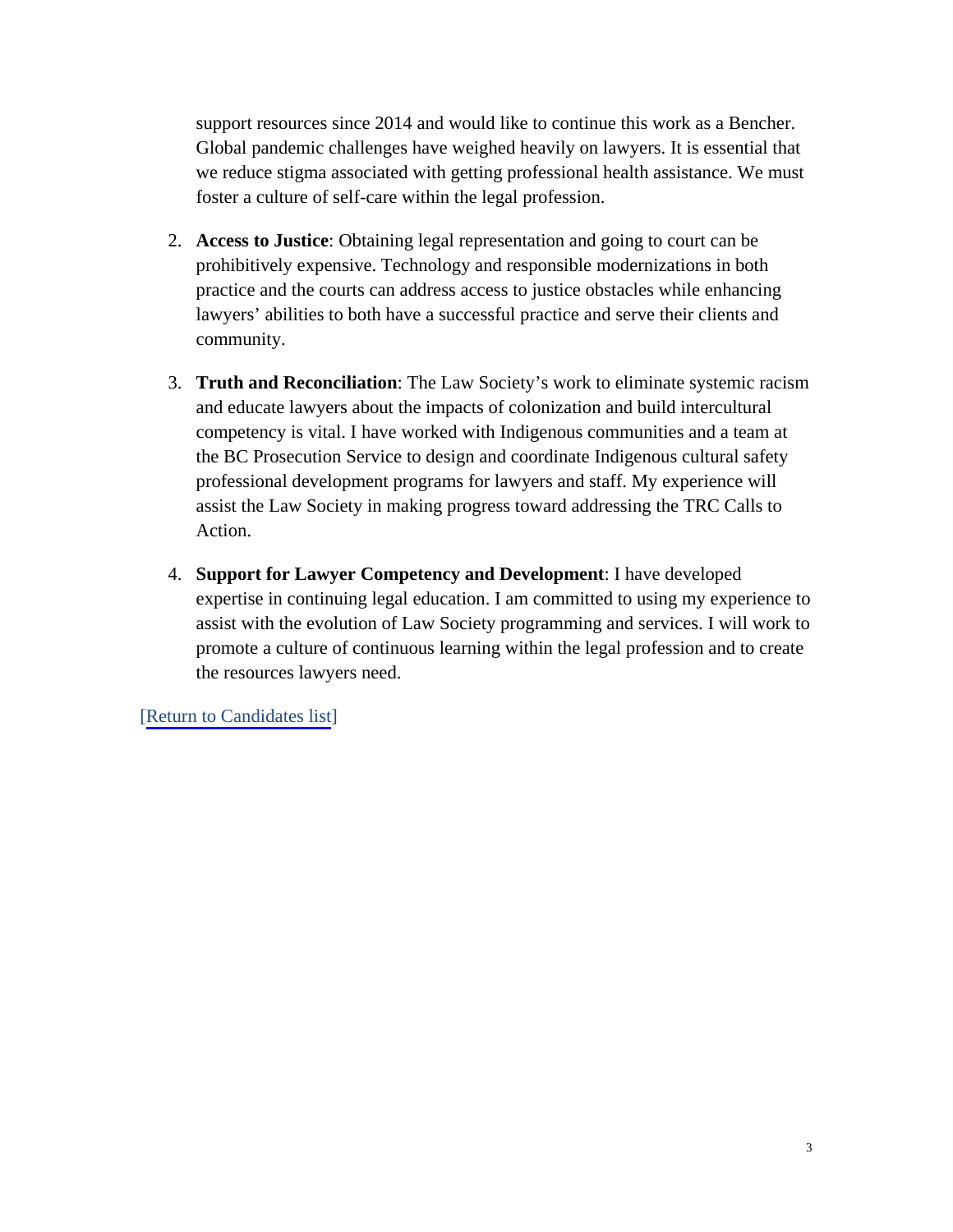<span id="page-3-0"></span>

**JANZEN, Paul** Called to the Bar: 1991 Begbie Court Law Email: [pauljanzen@pwjanzenlaw.ca](mailto:pauljanzen@pwjanzenlaw.ca)

### **BIOGRAPHICAL INFORMATION**

In my 30 years of practice, I have gained a wide range of experience in diverse practice areas and work environments that I believe makes me well-suited to represent your interests as a Bencher.

I received an LL.B. from Queen's University in 1990. I articled at McCarthy Tetrault and was called to the Bar in 1991. I worked downtown at McCarty Tetrault, Crossin & Scouten and Burns, and Fitzpatrick Rogers & Schwartz. During this period, my practice ranged from large scale, complex commercial and civil litigation to insurance defense, plaintiff personal injury and general commercial litigation.

In 2005, I established a practice in New Westminster. I maintain a busy trial practice, appearing before the Provincial and Supreme Courts and administrative tribunals representing clients charged with criminal offences or related civil or regulatory matters. Since 2017 I have practiced with Begbie Court Law.

I also enjoy volunteering in the community. I am a Trustee of Shiloh-Fifth Avenue United Church and a Starter for the B.C. Speed Skating Association. I have coached minor lacrosse in New Westminster, served as Chair of the Queensborough Special Programs Committee and as a member of the City of New Westminster Community and Social Issues Committee.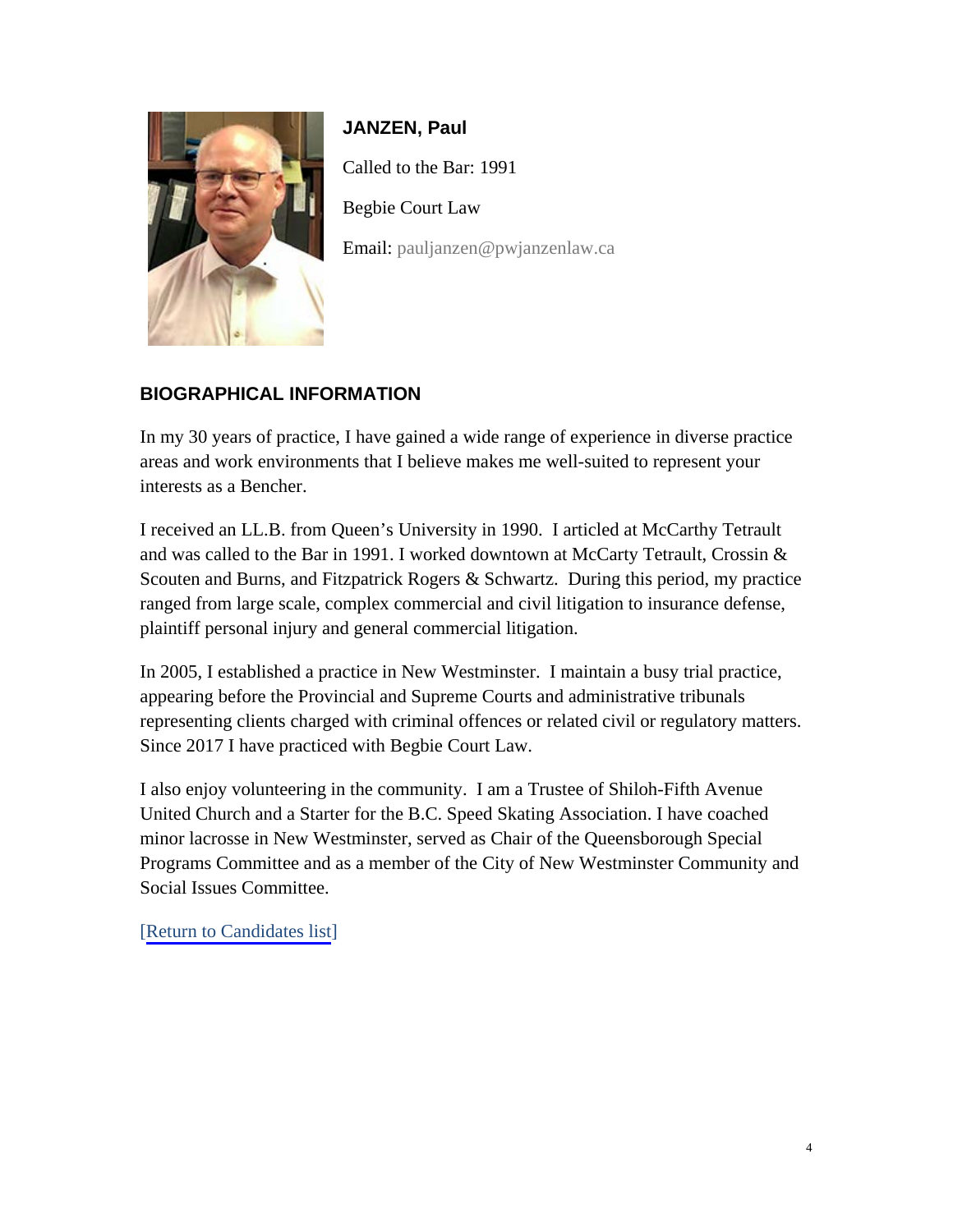<span id="page-4-0"></span>

# **SANDHU, Gurminder** Called to the Bar: 2000 Hamilton Duncan Email: [gss@hdas.com](mailto:gss@hdas.com)

Website: [www.hdas.com](http://www.hdas.com/)

### **BIOGRAPHICAL INFORMATION**

I grew up in B.C., went to UBC law school and currently practice general litigation at Hamilton Duncan. I strongly believe in "giving back" to my community and working to make the legal profession better for all lawyers.

Public service is something that I valued from a young age. As a child, I saw my father provide meals to the less fortunate. This act of "giving back" resonated with me deeply.

In my career, I have strived to listen, to help and to treat people as equals. I believe in being accessible. My colleagues will attest that I have always returned their calls for support.

In serving the legal community, I have acted in the following roles over the past 20 years:

- Volunteer, Salvation Army Legal Clinic
- Volunteer, LSLAP
- Volunteer, PLTC
- Volunteer, CBA Practice Panel
- Mentor, TRU Law
- Mentor, UBC Law
- Secretary, South Asian Bar Association
- Executive, CBA Research Section
- Member, CBA BarTalk
- Elected Representative, CBA Provincial Council
- Member, Provincial Judicial Committee
- Member, Federal Judicial Committee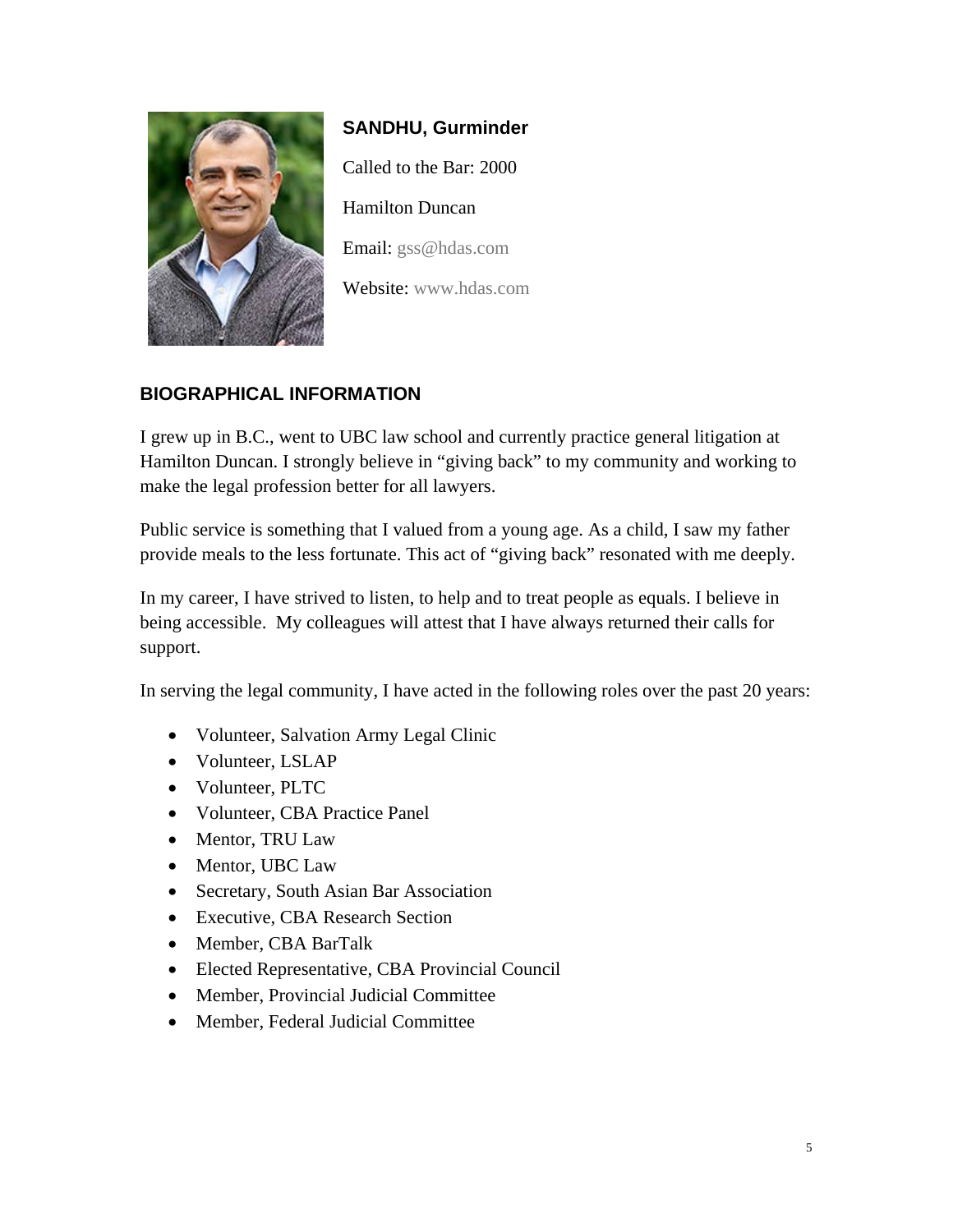I believe in working collegially with lawyers on all sides. Whether volunteering or dealing with opposing parties, I strive to find solutions. As a Bencher, I will similarly work hard and effectively for you.

### **ELECTION STATEMENT**

My goal in becoming your Bencher is to promote issues and concerns that are important to lawyers in Westminster County. I will always be available and answerable to you with the same diligence which I have strived to demonstrate throughout my career. The issues affecting our community will be raised and advocated on your behalf.

I will report to you quarterly with Law Society news. I will set aside one day per month to meet with members to listen to your issues and concerns.

As your Bencher, I seek to promote the following goals:

- Ensuring that the LSBC is relevant and reflective of all members.
- Advocating for increased legal aid for people who do not have the resources to hire lawyers.
- Addressing the stresses of sole practitioners and new lawyers by developing a mentorship plan pairing lawyers so that we can help each other.
- Maintaining Law Society fees at a moderate level by identifying inefficiencies in Law Society operations and by focusing on core functions.
- Encouraging pro bono targets.
- Advocating technology changes to improve the practice of law.
- Promoting mental health issues and working to de-stigmatize mental health conditions within the profession.

These issues are important and complex – they affect our community, and need to be addressed meaningfully. I am up for the challenge.

Please reach out to me if you wish to discuss these issues or any concern of importance to you. I would be honoured to be your Bencher.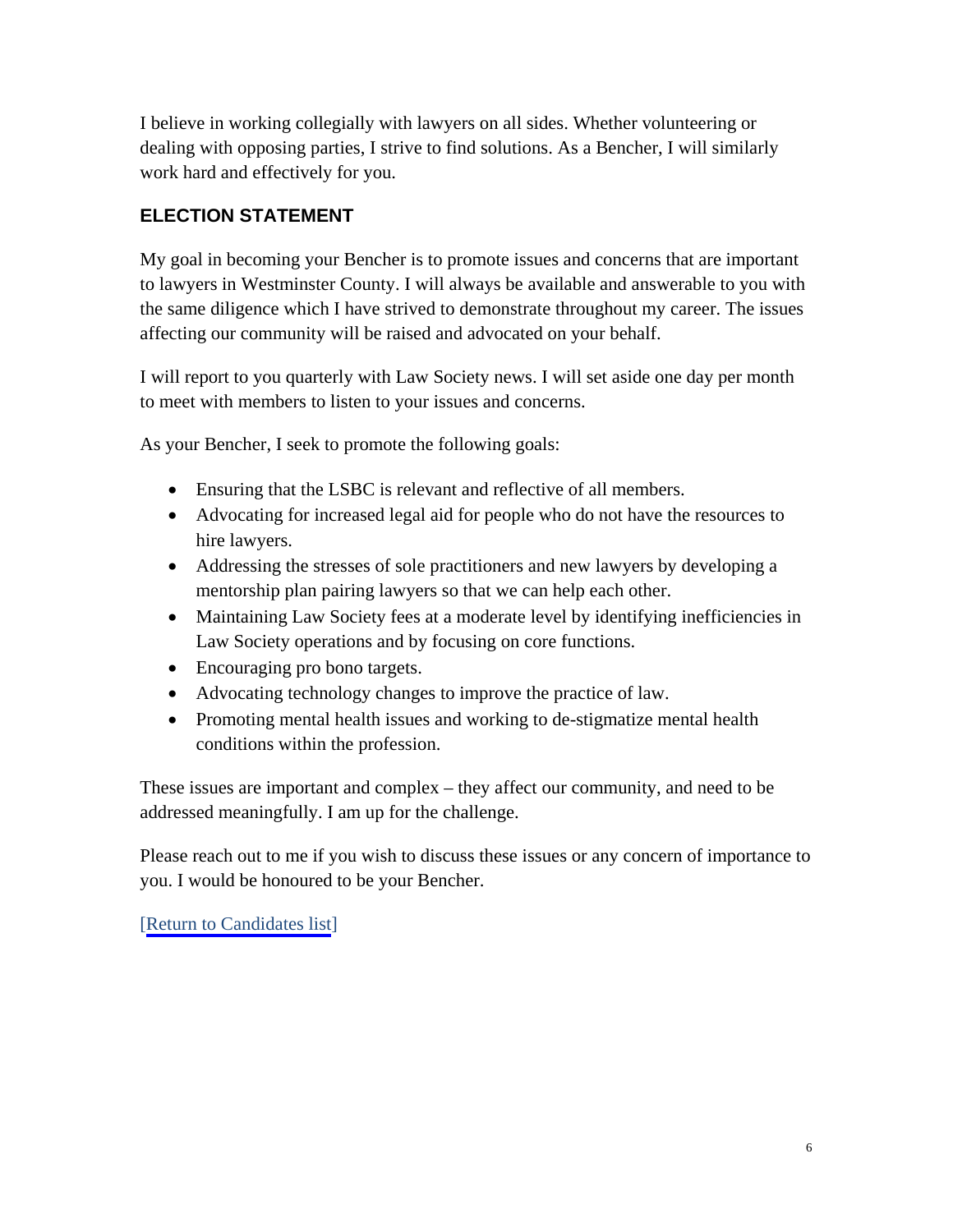<span id="page-6-0"></span>

**LESTER, Doug, QC** Called to the Bar: 1986 RDM Lawyers LLP Email: [doug.lester@rdmlawyers.com](mailto:doug.lester@rdmlawyers.com) Website: [www.rdmlawyers.com](https://rdmlawyers.com/team/douglas-lester/)

### **BIOGRAPHICAL INFORMATION**

I have been the Managing Partner at RDM Lawyers in Abbotsford since 2009. My practice is in civil litigation with wide variance – having practiced for over 35 years, I'm closing in on everything under the sun. For the past 15 years, I have focused primarily on personal injury.

I am a member of the Trial Lawyers Association of British Columbia and enjoy mentoring up-and-coming litigators.

In 2016, I was appointed Queen's Counsel and achieved the designation of Chartered Professional in Human Resources (CPHR) of British Columbia & Yukon.

I was born and raised in Maple Ridge. I studied radio and television arts at Ryerson Polytechnical Institute and then returned home. In 1985, I obtained my law degree from UBC and in 1986 I joined RDM upon my call to the BC Bar.

I have been an active member of the community, having coached many of the sports my fiercely independent three (now adult) daughters played and served on the Boards of Directors of the Reach Gallery, Fraser Valley Health Care Foundation, Lower Mainland Ringette League and Abbotsford Minor Hockey Association.

In my spare time, I enjoy cooking, golfing, fishing, hiking and foraging for wild mushrooms.

### **ELECTION STATEMENT**

Over the years, I have seen the governance of our profession as a task taken on by dedicated and respected members. I know that I have the dedication and hope you agree that throughout my career I have earned the respect deserving of the position.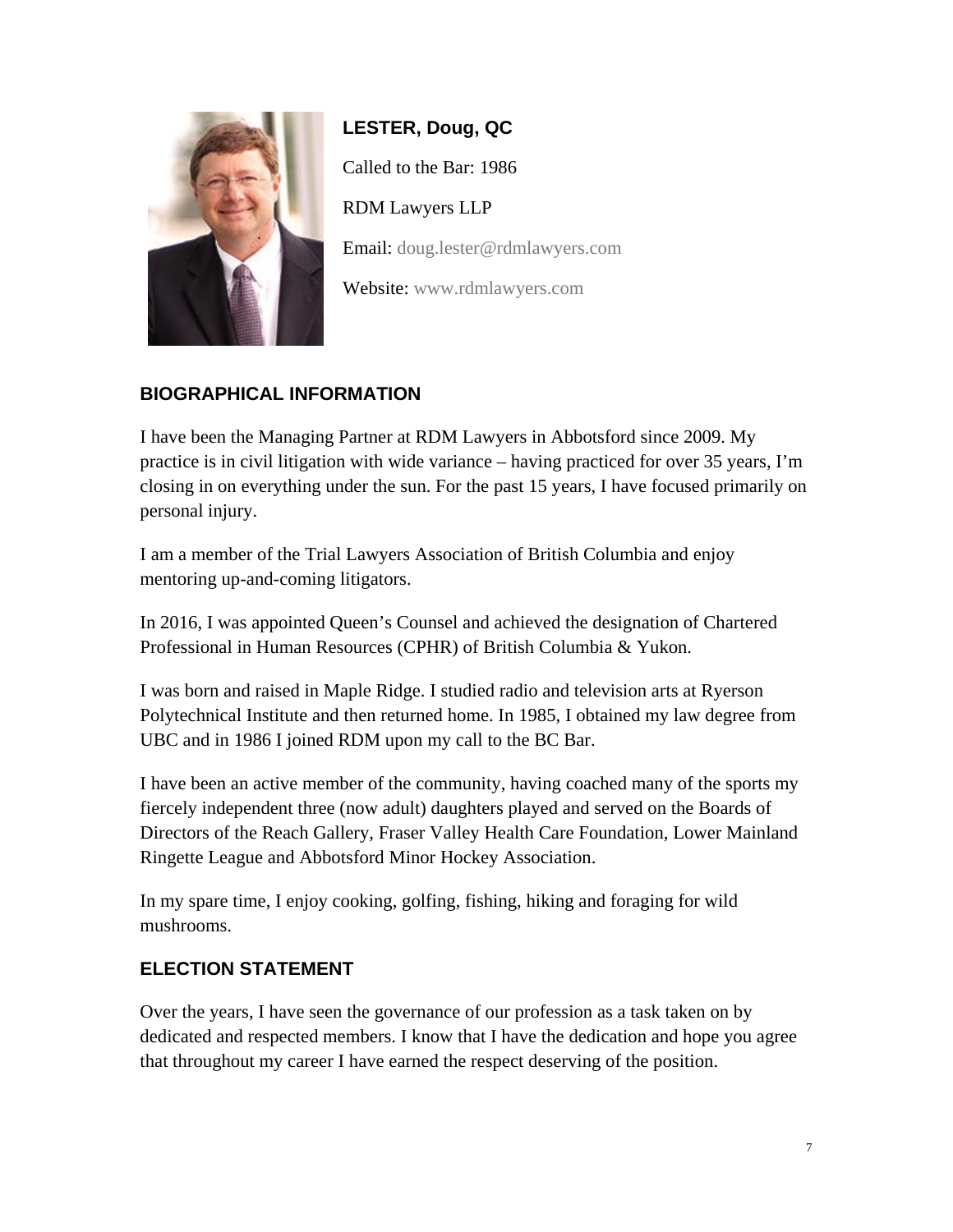The role of bencher is, in part, to serve a constituency which, in this case, is primarily the Fraser Valley, outside of Vancouver. My deep connection to the Fraser Valley, having lived and worked here for almost my entire life, makes me particularly well-positioned to serve in this role.

The role of bencher ought not be limited to that of liaison between members of the profession and the Law Society. Equally, the role of the Law Society, the governance of the profession and the reputation of lawyers in general should all have a nexus with the community at large. As lawyers, we live and work in our community and I have, too often, witnessed and perceived a disconnect between the public and the legal profession. I believe this disconnect needs to be fixed and demystified. Having built longstanding relationships in the business community as well as with legal colleagues, I can successfully navigate this divide.

I also consider that the role of bencher is one of mentorship. In recent years I have played an increasing role as a mentor, not only to members of my own firm but also to other lawyers in my community. I have assisted the Law Society with practice reviews and have seen firsthand the significant need for ongoing guidance for lawyers. As a bencher I would consider mentorship to be an important part of my duties.

I strongly believe in the importance of integrity and professionalism within the profession and one of my strengths lies in instilling these values in young lawyers. I feel integrity and professionalism are important not only between members of the bar but also with members of the public.

Over the years, access to justice has continued to erode resulting in increased numbers of self-represented litigants. Win or lose, a self-represented litigant will come away from a dispute with an impression of both the lawyer with whom they dealt as well as "the system". If that impression can be positive, it can only serve to enhance the reputation of our profession in the community. Thus, I believe that our role as lawyers is to treat members of the public with equal dignity and respect as we would our colleagues within the profession. This is often overlooked with the urge to win. It should not be forgotten that while we strive to represent our clients' best interests, it's also our job to give our clients sound legal advice and to solve whatever problem they may have effectively and efficiently. That doesn't mean winning at all costs.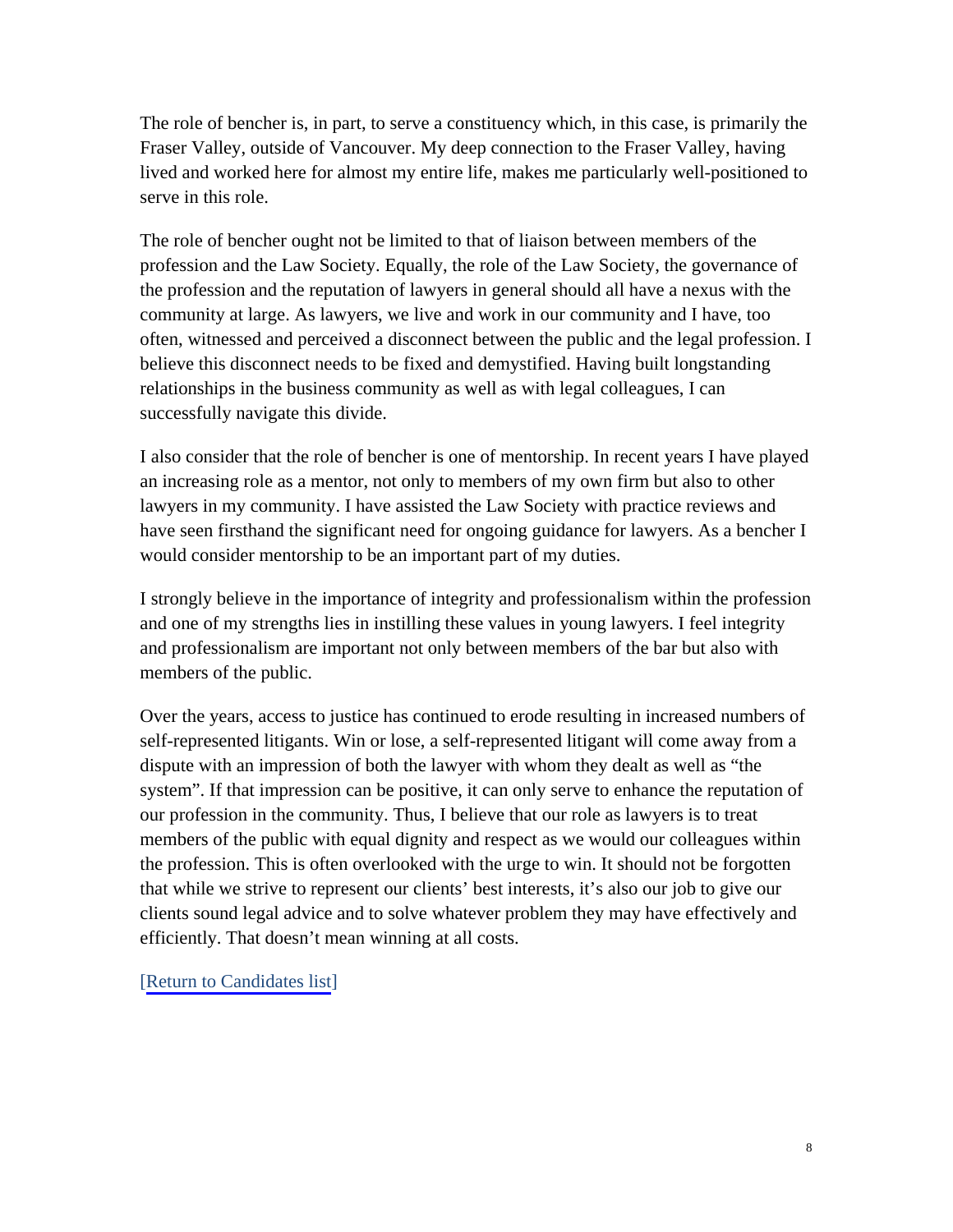<span id="page-8-0"></span>

**SPRAGGS, Tom** Called to the Bar: 2003 Spraggs Law Email: [thomas.spraggs@spraggslaw.com](mailto:thomas.spraggs@spraggslaw.com) Website: [www.spraggslaw.ca](http://www.spraggslaw.ca/)

### **BIOGRAPHICAL INFORMATION**

Having the honour and privilege of serving as a Bencher for the last two years, Tom is seeking re-election to continue the efforts to support the Law Society to fulfill its public interest mandate.

When his father suffered serious injuries in a motor vehicle collision in 2005, Tom assumed full leadership of their firm, Spraggs Law.

Under his continued guidance, the firm responds to the changing practice and marketplace challenges on a daily basis. Tom views innovation and modernization of the practice of law as a fundamental necessity to meet current and future challenges in the legal profession.

Tom is also an active part of the broader community having served as a former director at Douglas College and the past Chair of the British Columbia Law Institute.

A resolute supporter of the rule of law, Tom maintains a passion for governance, law, and technology and is a leading voice in the legal technology community.

#### **ELECTION STATEMENT**

Thank you for giving me the opportunity to serve as one of your Benchers for Westminster County over the last two years. I am seeking re-election to continue the work at the Law Society towards increased fairness, continued innovation, governance reform, and support for improved and enhanced access to justice.

Having served on the Ethics Committee, Credentials Committee, Lawyer Development Task Force, Practice Standards Committee, Unauthorized Practice Committee, and the